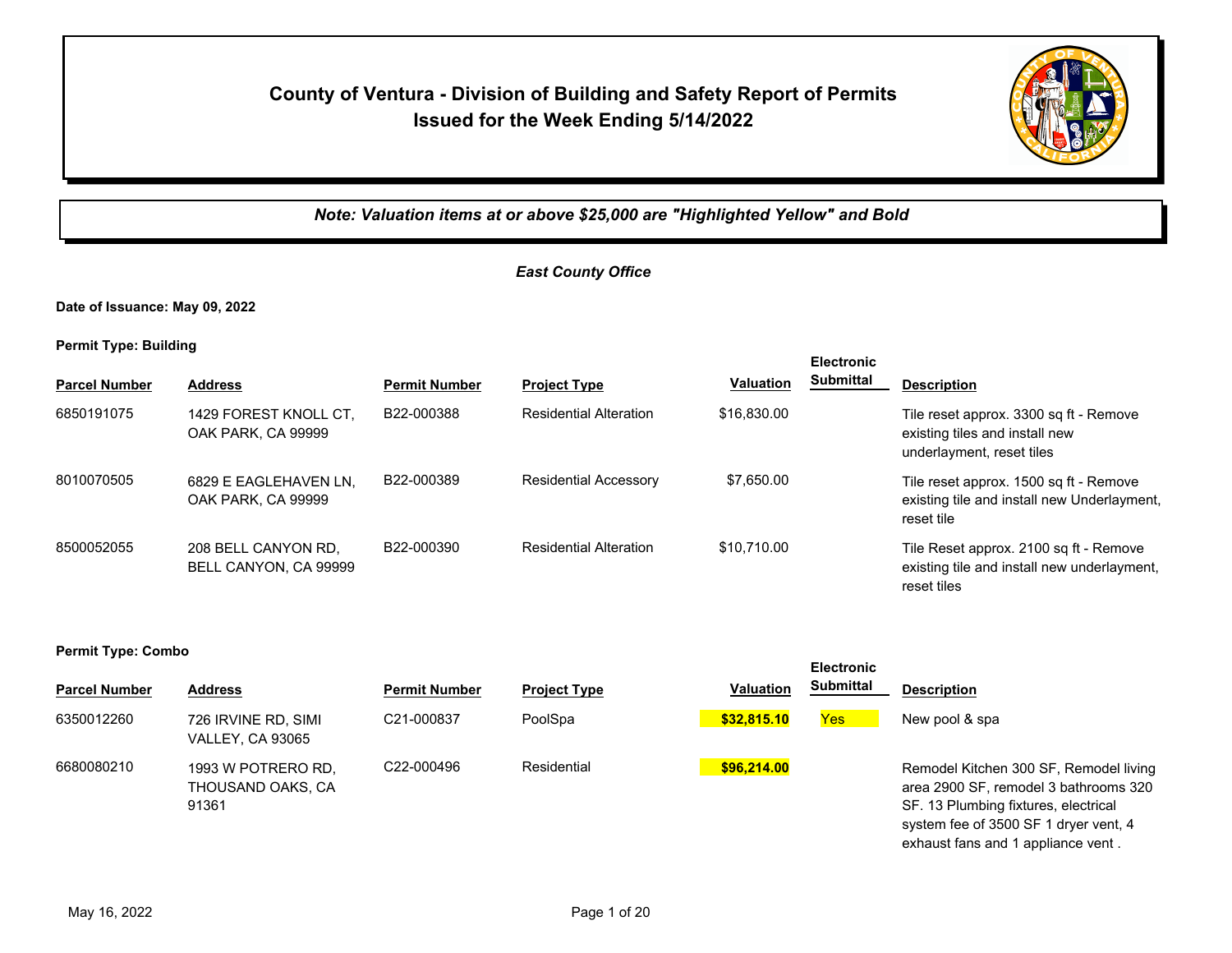## *East County Office*

**Date of Issuance: May 09, 2022**

| . .                  |                                           |                      |                     |                  | <b>Electronic</b> |                                                                                                                                                                                            |
|----------------------|-------------------------------------------|----------------------|---------------------|------------------|-------------------|--------------------------------------------------------------------------------------------------------------------------------------------------------------------------------------------|
| <b>Parcel Number</b> | <b>Address</b>                            | <b>Permit Number</b> | <b>Project Type</b> | <b>Valuation</b> | <b>Submittal</b>  | <b>Description</b>                                                                                                                                                                         |
| 8010210365           | 631 OAK RUN TL 312,<br>OAK PARK, CA 99999 | C22-000499           | Residential         | \$6.657.00       |                   | Remodel Kitchen approx. 110 sq ft and 2<br>Bathroom approx. 100 sq ft total- Includes<br>6 fixture traps, 2 alter water piping, 2<br>exhaust fans and electrical system fee<br>$250$ sq ft |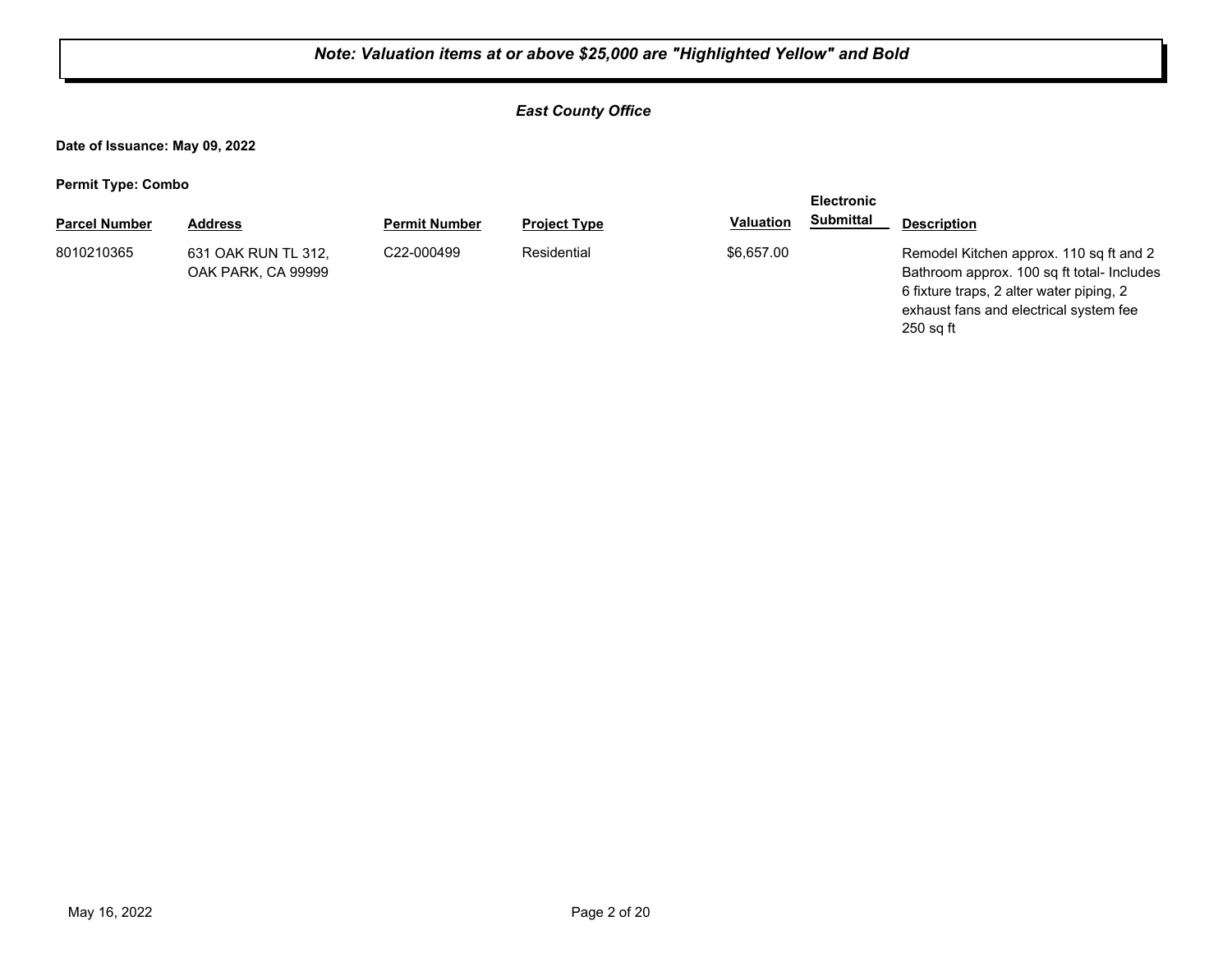## *East County Office*

## **Date of Issuance: May 09, 2022**

**Permit Type: Electrical**

| <b>Parcel Number</b> | <b>Address</b>                                                                                           | <b>Permit Number</b> | <b>Project Type</b> | <b>Valuation</b> | <b>Electronic</b><br><b>Submittal</b> | <b>Description</b>                                                                                                                                            |
|----------------------|----------------------------------------------------------------------------------------------------------|----------------------|---------------------|------------------|---------------------------------------|---------------------------------------------------------------------------------------------------------------------------------------------------------------|
| 8010265125           | 6503 DEERBROOK RD,<br>OAK PARK, CA 99999                                                                 | E22-000285           | Residential         | \$0.00           | Yes                                   | Add (3.08 kW) Roof Mounted Photovoltaic<br>to existing system $E13-000508$ , (1)<br>Battery Back-up and new (100 AMP<br>Subpanel)                             |
| 6850192425           | 1360 TOTTENHAM CT,<br>OAK PARK, CA 91377<br>1360 TOTTENHAM CT,<br>OAK PARK, CA 99999                     | E22-000398           | Residential         | \$0.00           |                                       | 9.36 Kw roof mounted solar photo voltaic<br>system, 26 panels flush mounted to roof                                                                           |
| 8000222225           | 6655 E BUTTONWOOD<br>AV, OAK PARK, CA<br>91377<br>6655 E BUTTONWOOD<br>AV, OAK PARK, CA<br>99999         | E22-000399           | Residential         | \$0.00           |                                       | 8.64 Kw roof mounted solar photo voltaic<br>system, 24 panels flush mounted to roof<br>and a main service panel upgrade to 200<br>Amps                        |
| 6950322135           | 806 RAVENSBURY ST,<br>VENTURA COUNTY, CA<br>99999<br>806 RAVENSBURY ST,<br>WESTLAKE VILLAGE, CA<br>91361 | E22-000400           | Residential         | \$0.00           |                                       | 6.12 Kw roof mounted solar photo voltaic<br>system, 17 panels flush mounted to roof                                                                           |
| 6850322585           | 528 EL RETIRO CT, OAK<br>PARK, CA 91377<br>528 EL RETIRO CT, OAK<br>PARK, CA 99999                       | E22-000401           | Residential         | \$0.00           |                                       | 5.76 Kw roof mounted solar photo voltaic<br>system, 16 panels flush mounted to roof<br>5/13/2022- Layout change of Roof<br>Mounted 5.76kw Photovoltaic System |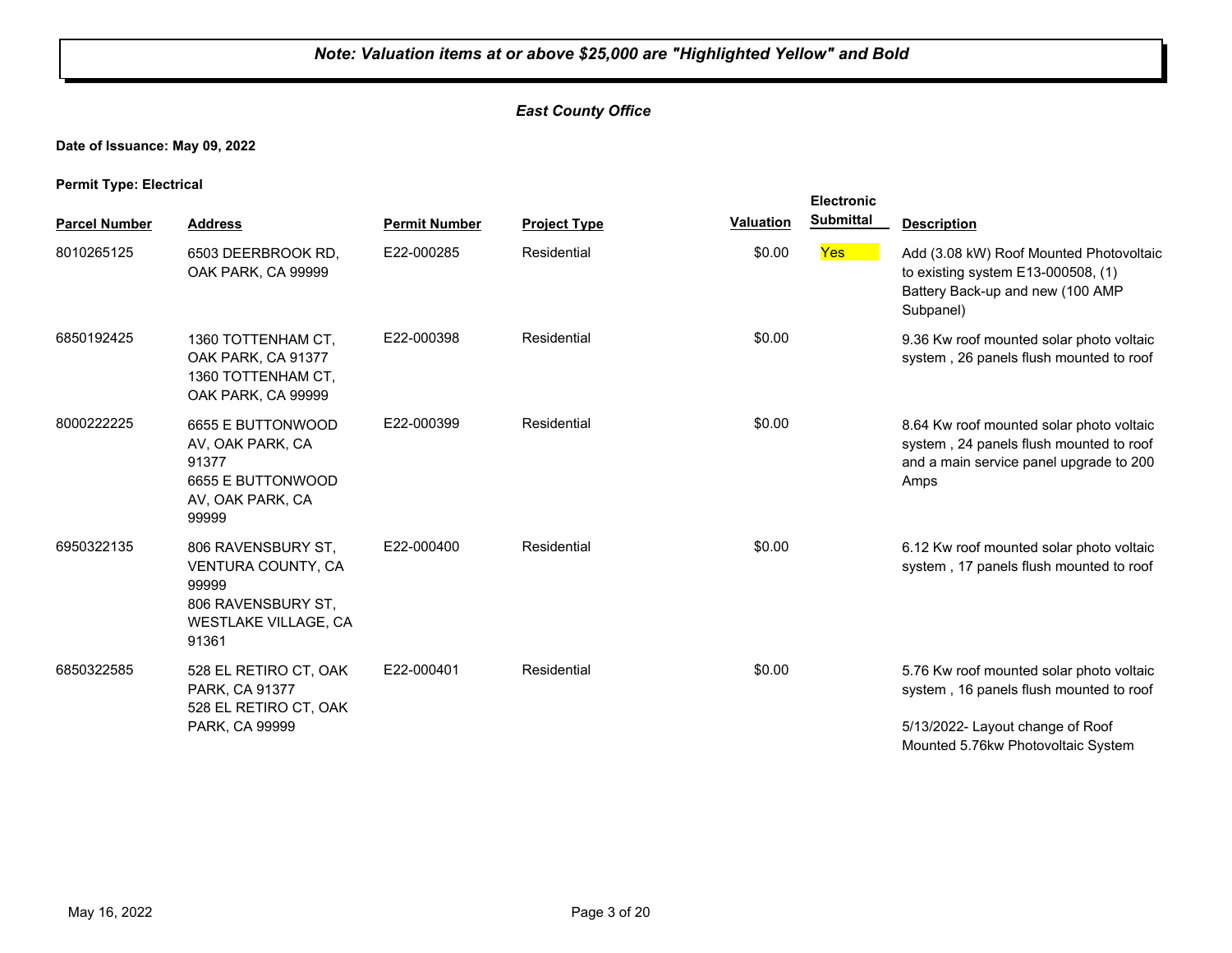## *East County Office*

**Date of Issuance: May 09, 2022**

**Permit Type: Mechanical**

|                      |                                            | <b>Electronic</b>    |                     |                  |                  |                                                                                           |
|----------------------|--------------------------------------------|----------------------|---------------------|------------------|------------------|-------------------------------------------------------------------------------------------|
| <b>Parcel Number</b> | Address                                    | <b>Permit Number</b> | <b>Project Type</b> | <b>Valuation</b> | <b>Submittal</b> | <b>Description</b>                                                                        |
| 5160183245           | 11990 E PRADERA RD,<br>CAMARILLO, CA 99999 | M22-000107           | Residential         | \$0.00           |                  | Hvac Replacement - 2 x FAU and 2 x<br>Condensers ins same location, 1500 sq ft<br>ducting |

#### **Date of Issuance: May 10, 2022**

|                      |                                                  |                         |                     |                  | <b>Electronic</b> |                                                                               |
|----------------------|--------------------------------------------------|-------------------------|---------------------|------------------|-------------------|-------------------------------------------------------------------------------|
| <b>Parcel Number</b> | Address                                          | <b>Permit Number</b>    | <b>Project Type</b> | <b>Valuation</b> | Submittal         | <b>Description</b>                                                            |
| 6200320025           | 5000 BENNETT RD, SIMI<br><b>VALLEY, CA 93063</b> | C <sub>22</sub> -000112 | Commercial          | \$33,913.30      | <b>Yes</b>        | Radio Tower (AM) and Pre-Fabricated<br>equipment shelter approx. 230 sq ft    |
| 6140061085           | 3291 BLACK AV, SIMI<br><b>VALLEY, CA 93063</b>   | C <sub>22</sub> -000119 | Residential         | \$92,280,00      | <b>Yes</b>        | New (668 SF) Addition to rear of house.<br>Remodel (140 SF) existing kitchen. |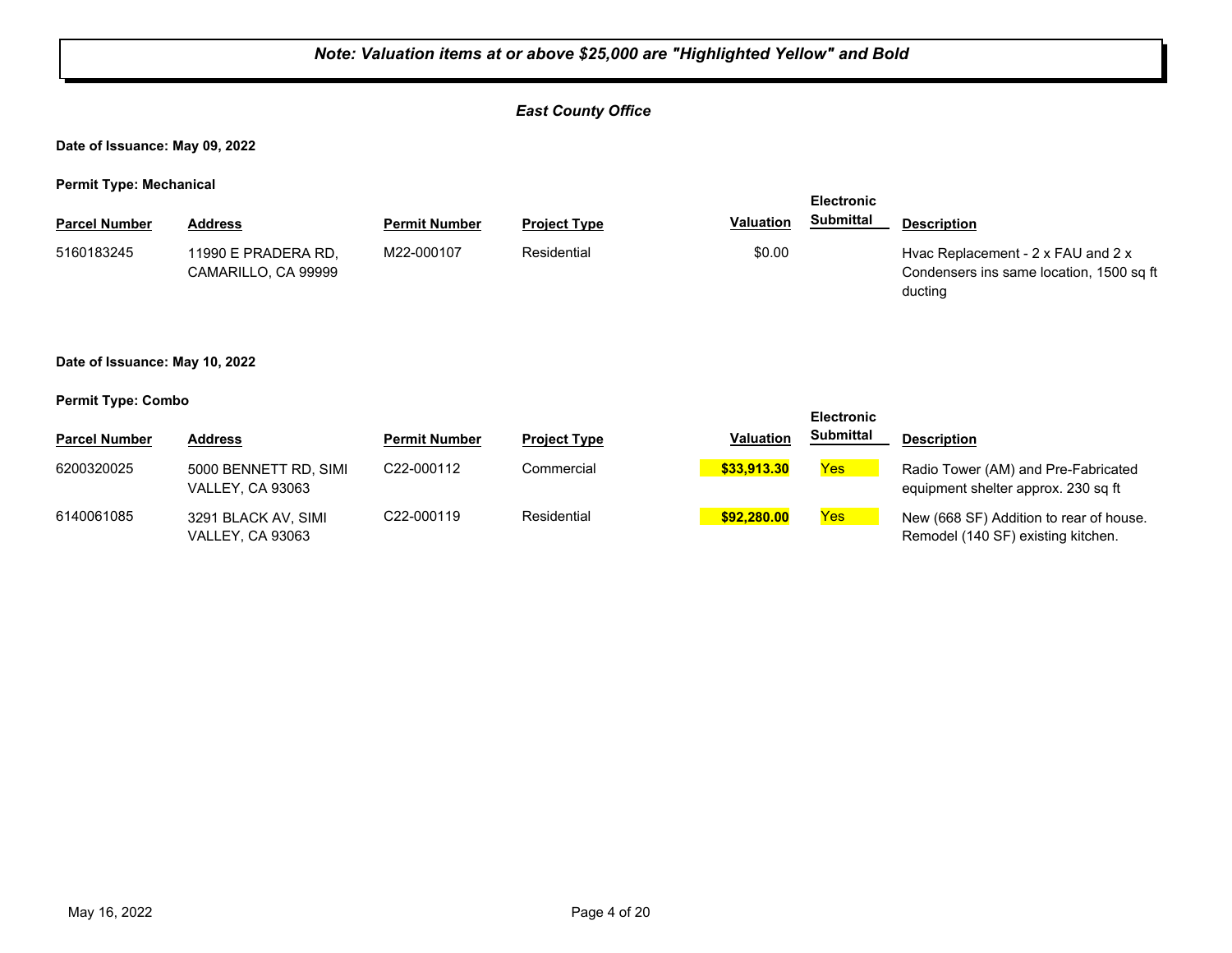## *East County Office*

#### **Date of Issuance: May 10, 2022**

#### **Permit Type: Electrical**

|                      |                                                                                      |                      |                     |           | <b>Electronic</b> |                                                                                                                                         |
|----------------------|--------------------------------------------------------------------------------------|----------------------|---------------------|-----------|-------------------|-----------------------------------------------------------------------------------------------------------------------------------------|
| <b>Parcel Number</b> | <b>Address</b>                                                                       | <b>Permit Number</b> | <b>Project Type</b> | Valuation | <b>Submittal</b>  | <b>Description</b>                                                                                                                      |
| 8010273075           | 6376 DEERBROOK RD.<br>OAK PARK, CA 91377<br>6376 DEERBROOK RD.<br>OAK PARK, CA 99999 | E22-000331           | Residential         | \$0.00    |                   | Ref CV22-0150<br>220/40 AMP circuit for car charger plus<br>add/install 60 AMP subpanel and install 3<br>dedicate circuits for BBQ area |
| 5050112020           | 3878 HITCH BL.<br>MOORPARK, CA 99999                                                 | E22-000362           | Residential         | \$0.00    | Yes               | Upgrade Electrical Panel from 100 amp to<br>200 amp.                                                                                    |
| 6850205085           | 1217 HIDDEN SPRINGS<br>AV. OAK PARK. CA<br>99999                                     | F22-000404           | Residential         | \$0.00    |                   | Upgrade Main Panel to 200 AMP                                                                                                           |

#### **Permit Type: Mechanical**

|                      |                                           |                      |                     |                  | <b>Electronic</b> |                    |
|----------------------|-------------------------------------------|----------------------|---------------------|------------------|-------------------|--------------------|
| <b>Parcel Number</b> | Address                                   | <b>Permit Number</b> | <b>Project Type</b> | <b>Valuation</b> | <b>Submittal</b>  | <b>Description</b> |
| 8000122155           | 300 N OAK HILLS DR.<br>OAK PARK, CA 99999 | M22-000108           | Residential         | \$0.00           |                   | Replace Condenser  |

#### **Permit Type: Plumbing**

|                      |                     |                      |                     |           | <b>Electronic</b> |                                         |
|----------------------|---------------------|----------------------|---------------------|-----------|-------------------|-----------------------------------------|
| <b>Parcel Number</b> | Address             | <b>Permit Number</b> | <b>Project Type</b> | Valuation | Submittal         | <b>Description</b>                      |
| 8010261065           | 6359 BALLANTINE PL, | P22-000122           | Residential         | \$0.00    |                   | Water heater replacement, same location |
|                      | OAK PARK, CA 99999  |                      |                     |           |                   | garage                                  |

#### **Date of Issuance: May 11, 2022**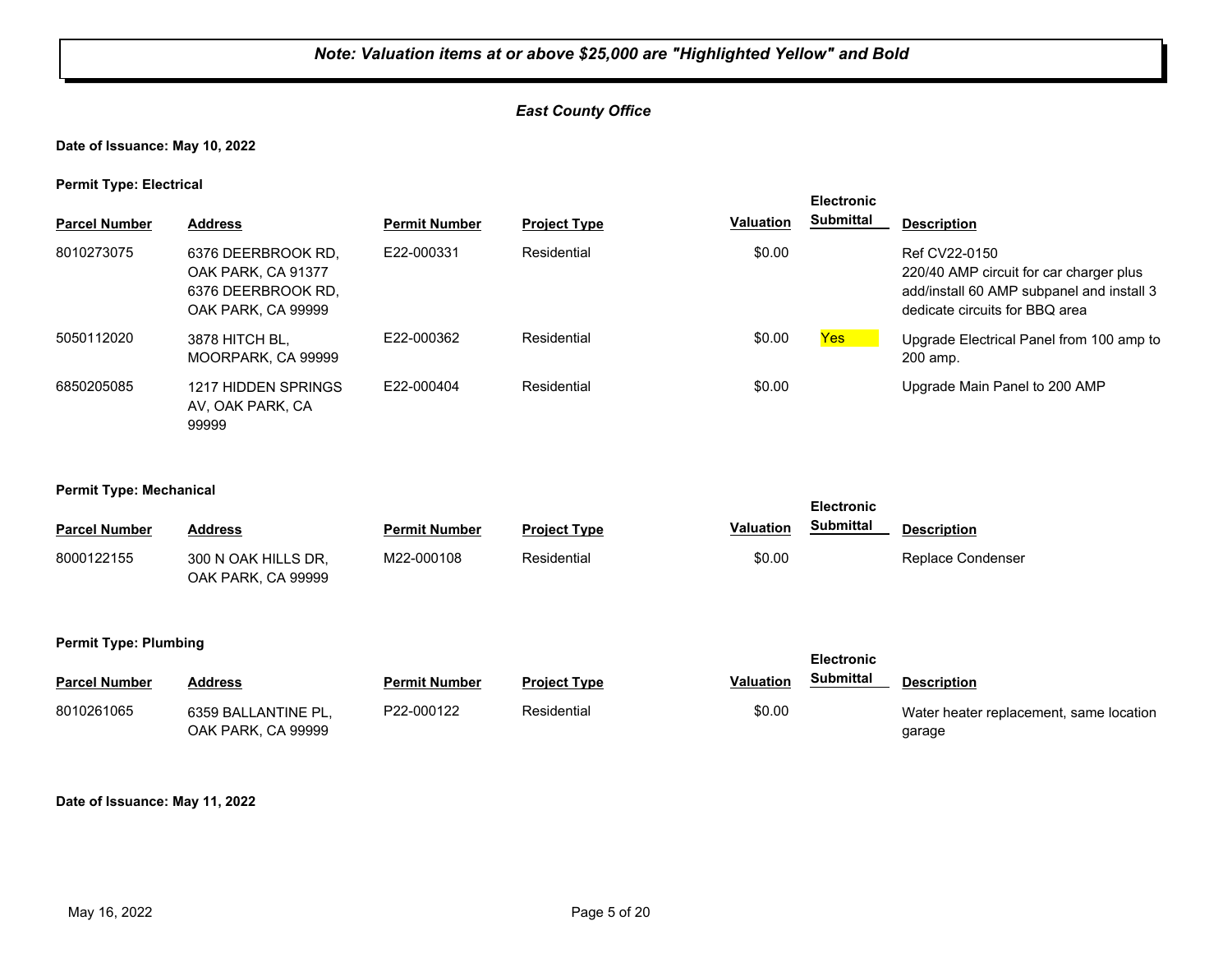## *East County Office*

**Date of Issuance: May 11, 2022**

**Permit Type: Combo**

| . .                  |                                           |                         |                     |                  | <b>Electronic</b> |                                                                                                                                                                                                         |
|----------------------|-------------------------------------------|-------------------------|---------------------|------------------|-------------------|---------------------------------------------------------------------------------------------------------------------------------------------------------------------------------------------------------|
| <b>Parcel Number</b> | <b>Address</b>                            | <b>Permit Number</b>    | <b>Project Type</b> | <b>Valuation</b> | <b>Submittal</b>  | <b>Description</b>                                                                                                                                                                                      |
| 6850322225           | 517 MYRTLE CT, OAK<br>PARK, CA 99999      | C <sub>22</sub> -000514 | Residential         | \$7,925.00       |                   | Remodel Kitchen 200 sq ft and 1/2<br>bathroom 50 sq ft - all fixtures to remain in<br>same location, electrical system fee for<br>250 sq ft. Plumbing and mechanical per<br>fixture 3 Traps and 1 hood. |
| 8000093245           | 6443 E TAMARIND ST.<br>OAK PARK, CA 99999 | C22-000517              | PoolSpa             | \$13,807.60      |                   | Remodel Swimming pool - Re-plaster,<br>Pool light, split drain & tile                                                                                                                                   |

#### **Permit Type: Electrical**

|                      |                                              |                      |                     |                  | <b>Electronic</b> |                                                           |
|----------------------|----------------------------------------------|----------------------|---------------------|------------------|-------------------|-----------------------------------------------------------|
| <b>Parcel Number</b> | <b>Address</b>                               | <b>Permit Number</b> | <b>Project Type</b> | <b>Valuation</b> | <b>Submittal</b>  | <b>Description</b>                                        |
| 6950253105           | 264 W STAFFORD RD,<br>WESTLAKE, CA 99999     | E22-000407           | Residential         | \$0.00           |                   | Replace Existing 400 AMP Service and<br>add (3) subpanels |
| 6680182065           | 3411 HENRY DR.<br>THOUSAND OAKS, CA<br>99999 | E22-000410           | Residential         | \$0.00           |                   | Upgrade main service panel upgrade to<br>200amp           |
| 8000092155           | 6571 E MAPLEGROVE<br>ST, OAK PARK, CA 99999  | F22-000411           | Residential         | \$0.00           |                   | Upgrade main panel to 200/225 BUS                         |

**Date of Issuance: May 12, 2022**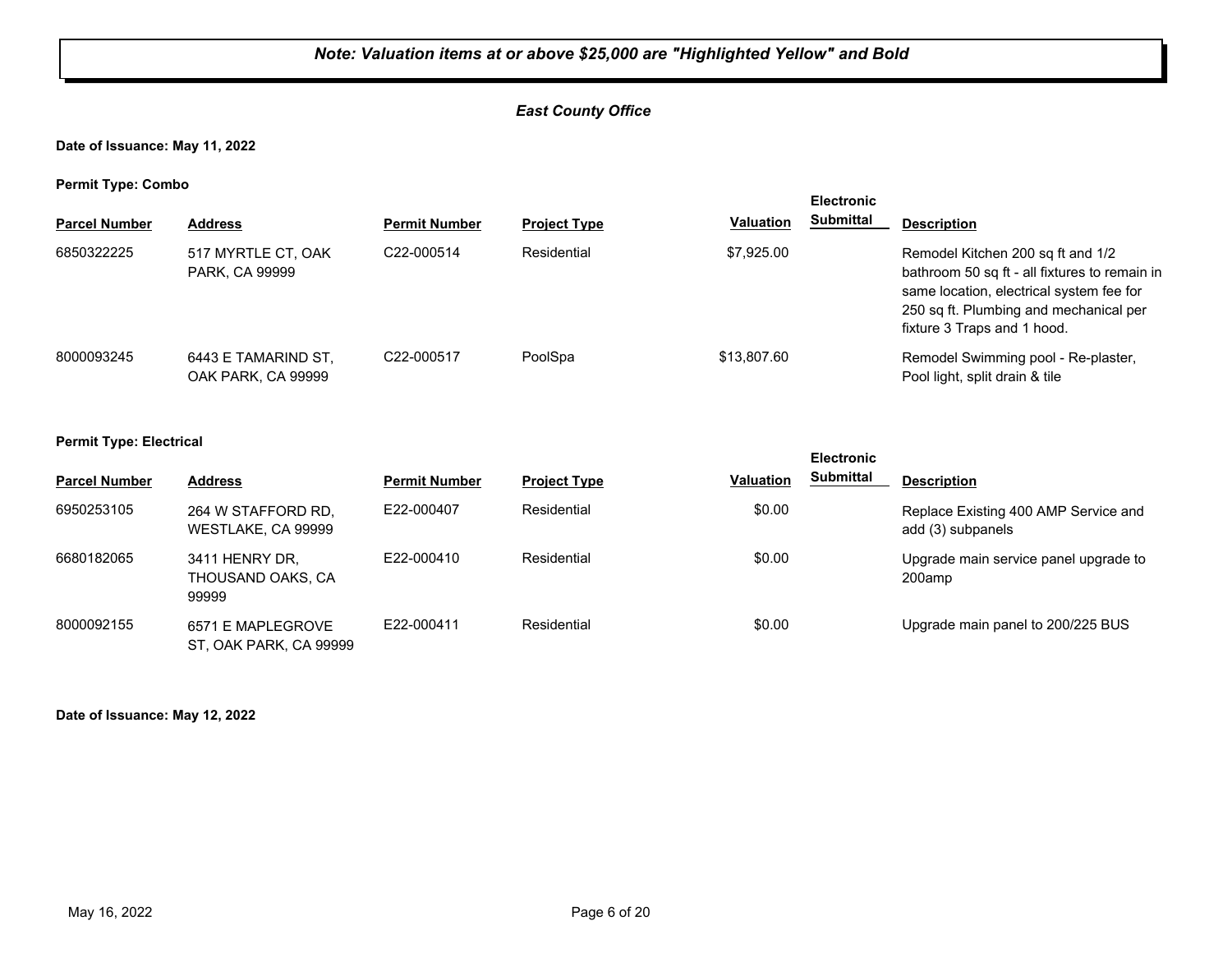## *East County Office*

**Date of Issuance: May 12, 2022**

**Permit Type: Building**

| - -                  |                                        |                      |                               |                  | <b>Electronic</b> |                                                                             |
|----------------------|----------------------------------------|----------------------|-------------------------------|------------------|-------------------|-----------------------------------------------------------------------------|
| <b>Parcel Number</b> | <b>Address</b>                         | <b>Permit Number</b> | <b>Project Type</b>           | <b>Valuation</b> | <b>Submittal</b>  | <b>Description</b>                                                          |
| 6850280935           | 462 LORENZO DR, OAK<br>PARK, CA 99999  | B22-000406           | <b>Residential Alteration</b> | \$20,910.00      |                   | Tile Reset 4100 SF and flashings for<br>address 462 Lorenzo and 464 Lorenzo |
| 8010010095           | 1058 SUNWOOD LN, OAK<br>PARK, CA 99999 | B22-000407           | <b>Residential Alteration</b> | \$8.160.00       |                   | Tile Reset 1600 SF and new flashings                                        |

| <b>Parcel Number</b> | <b>Address</b>                                                                 | <b>Permit Number</b>    | <b>Project Type</b> | <b>Valuation</b> | <b>Electronic</b><br><b>Submittal</b> | <b>Description</b>                                                                                                                                                                             |
|----------------------|--------------------------------------------------------------------------------|-------------------------|---------------------|------------------|---------------------------------------|------------------------------------------------------------------------------------------------------------------------------------------------------------------------------------------------|
| 6920010040           | 702 W POTRERO RD.<br><b>WESTLAKE VILLAGE, CA</b><br>91361                      | C <sub>21</sub> -000635 | <b>NSFR</b>         | \$153,948.90     | Yes                                   | New Single story guest house 1000 SF<br>and porch 234 SF Includes M/E/Ps<br>system fee                                                                                                         |
| 6680172015           | 3495 WILLIAM DR.<br>THOUSAND OAKS, CA<br>99999                                 | C22-000518              | Residential         | \$4,414.80       |                                       | Remodel 2 Bathrooms (80 SF), Rewire all<br>electrical in house (1308 SF), Re-pipe<br>entire house (1308 SF), Repair footing 77<br>LF<br>if adding window, need cfir and citizen<br>access info |
| 8000032085           | 212 N KANAN RD, OAK<br>PARK, CA 91377<br>212 N KANAN RD, OAK<br>PARK, CA 99999 | C22-000519              | PoolSpa             | \$13,807.60      |                                       | Pool remodel that includes Concrete<br>decking, bonding, re-plaster, lights, gas<br>line                                                                                                       |
| 8010172145           | 6640 OAK SPRINGS DR.<br>OAK PARK, CA 99999                                     | C <sub>22</sub> -000520 | PoolSpa             | \$13,807.60      |                                       | Pool Remodel- replastering pool and<br>installed hydrostatic valve and split drain                                                                                                             |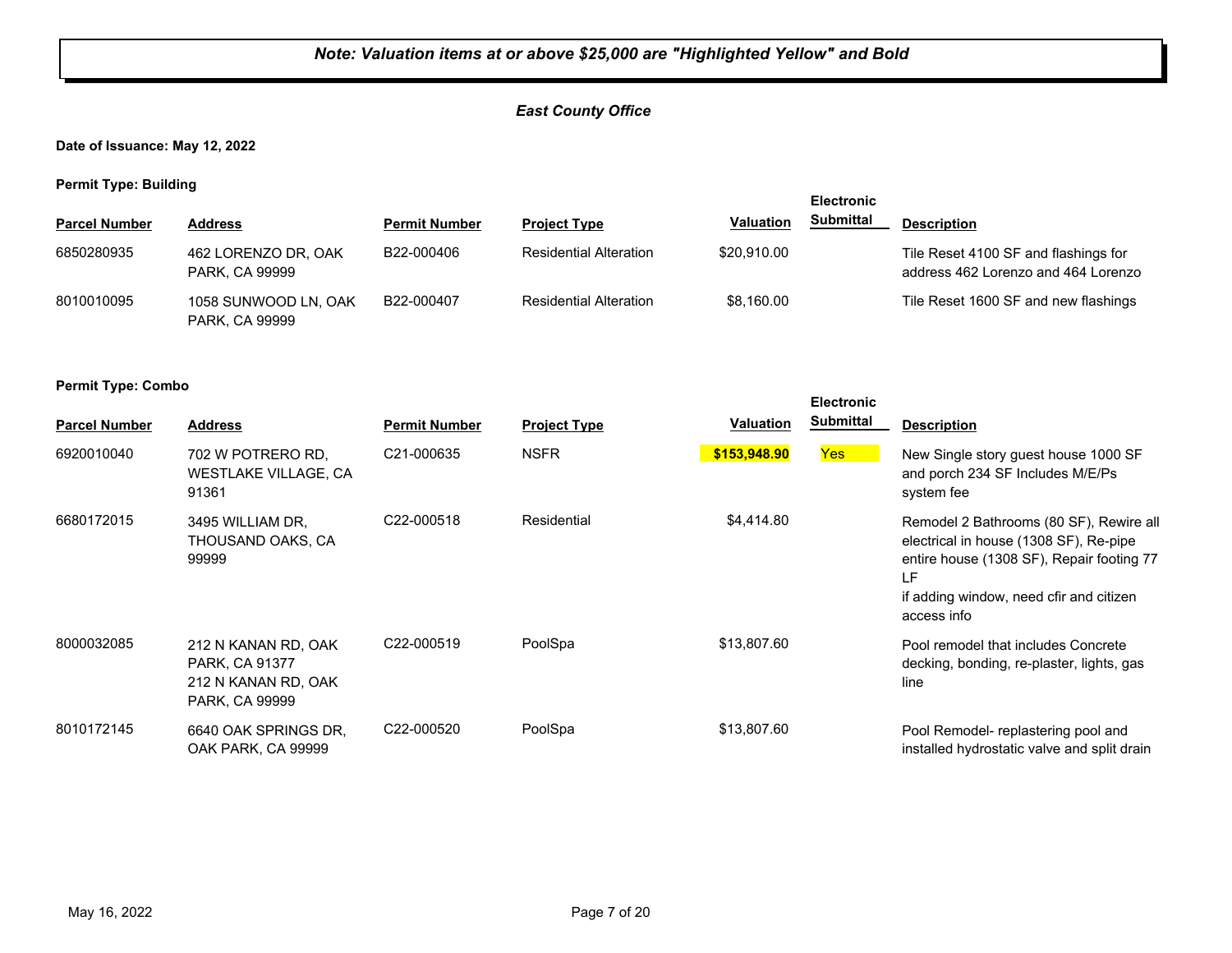## *East County Office*

**Date of Issuance: May 12, 2022**

**Permit Type: Electrical**

| <b>Parcel Number</b> | <b>Address</b>                                        | <b>Permit Number</b> | <b>Project Type</b> | <b>Valuation</b> | <b>Electronic</b><br><b>Submittal</b> | <b>Description</b>                                                                                                                                                                                                               |
|----------------------|-------------------------------------------------------|----------------------|---------------------|------------------|---------------------------------------|----------------------------------------------------------------------------------------------------------------------------------------------------------------------------------------------------------------------------------|
| 5160183115           | 11958 E PRADERA RD,<br>CAMARILLO, CA 93012            | E22-000037           | Residential         | \$0.00           |                                       | 4 TESLA BACKUP BATTERY (13.5 KWH)<br>**Revision SVC2200114 ALL Equipment<br>moved to garage Interior**                                                                                                                           |
| 5190133085           | 2630 VISTA ARROYO DR,<br>CAMARILLO, CA 99999          | E22-000194           | Residential         | \$0.00           | Yes                                   | Install Roof Mounted Photovoltaic System<br>(6.8 kW/DC) 17 modules, 17 micro<br>inverters<br>and (2) Battery Back-ups. Upgrade<br>existing main service panel and relocated<br>existing loads to new 200A backup loads<br>panel. |
| 6850344175           | 352 ST THOMAS DR, OAK<br>PARK, CA 99999               | E22-000280           | Residential         | \$0.00           | Yes                                   | Install Roof Mounted Solar System (5.22<br>kW) and (1)13.kW- Battery Back-up                                                                                                                                                     |
| 5160183235           | 11942 E PRADERA RD.<br>CAMARILLO, CA 99999            | E22-000290           | Residential         | \$0.00           | <b>Yes</b>                            | Adding (2) Battery Back-ups and service<br>sub panel to existing PV System                                                                                                                                                       |
| 5500072075           | 2274 BARBARA DR,<br>CAMARILLO, CA 99999               | E22-000291           | Residential         | \$0.00           | Yes                                   | Install 22 panels of Roof Mounted<br>Photovoltaic System (7.81 kW) and (1)<br>Battery Back-up                                                                                                                                    |
| 5160160445           | 2851 N LOS FRESNOS<br>CR, CAMARILLO, CA<br>99999      | E22-000292           | Residential         | \$13,490.00      | <b>Yes</b>                            | Install Roof Mounted Photovoltaic System<br>(8.16 kW) and (1) Battery Back-up                                                                                                                                                    |
| 6630173025           | 1121 CALLE LAS<br>TRANCAS, THOUSAND<br>OAKS, CA 99999 | E22-000418           | Residential         | \$0.00           | Yes                                   | Installation of roof mounted PV system,<br>6.96 KW, 16 panels                                                                                                                                                                    |
| 8010293045           | 6058 ALEXANDRA CT,<br>OAK PARK, CA 99999              | E22-000420           | Residential         | \$0.00           | Yes                                   | Installation or roof mounted PV solar,<br>10.005 KW, 23 panels                                                                                                                                                                   |
| 6460013030           | 6250 SYLVAN DR, SIMI<br>VALLEY, CA 99999              | E22-000421           | Residential         | \$0.00           | Yes                                   | Installation of roof mounted PV solar, 5.04<br>KW and 14 panels                                                                                                                                                                  |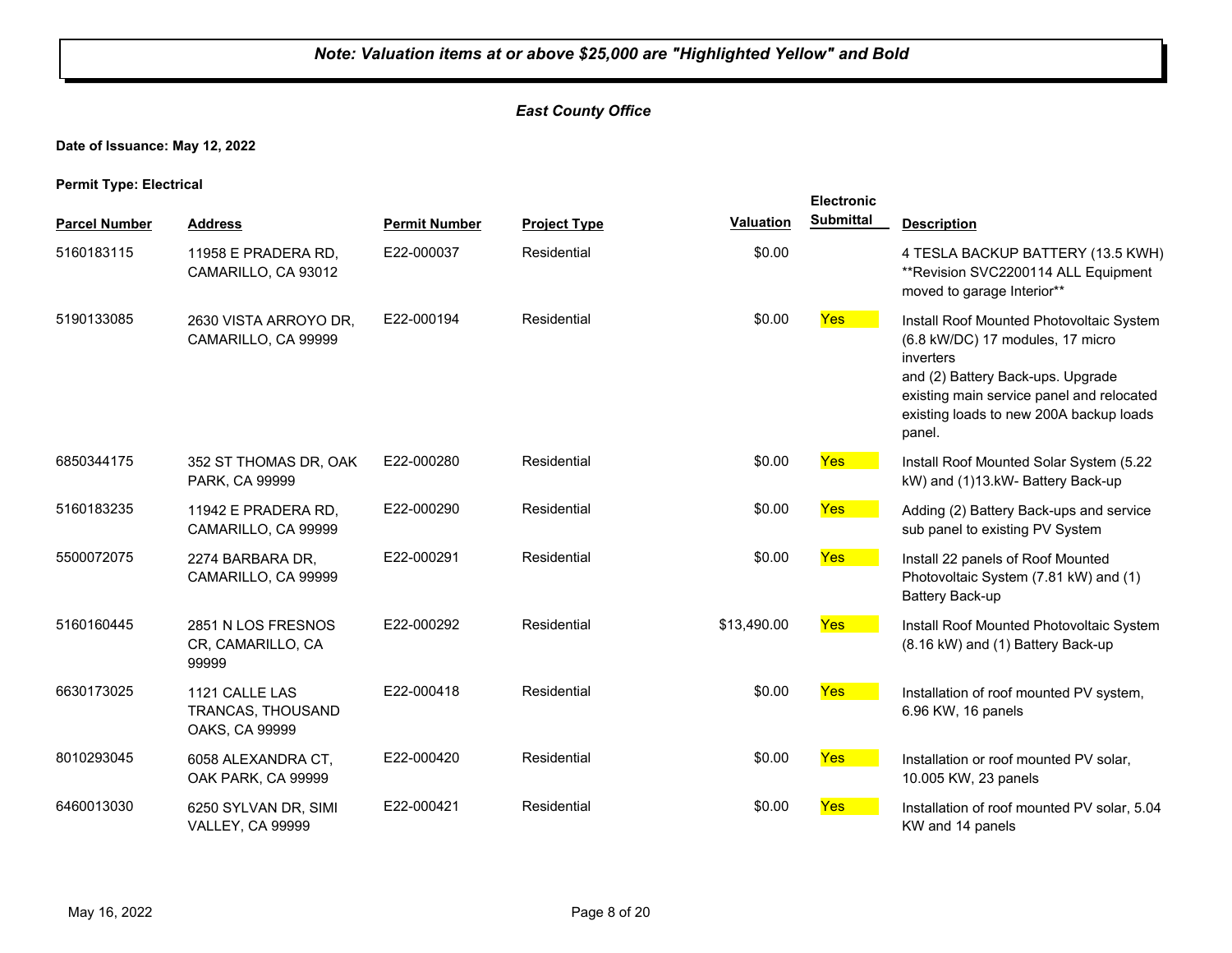## *East County Office*

**Date of Issuance: May 12, 2022**

#### **Permit Type: Mechanical**

|                      |                                                                                                    |                      |                     |           | <b>Electronic</b> |                                                               |
|----------------------|----------------------------------------------------------------------------------------------------|----------------------|---------------------|-----------|-------------------|---------------------------------------------------------------|
| <b>Parcel Number</b> | <b>Address</b>                                                                                     | <b>Permit Number</b> | <b>Project Type</b> | Valuation | Submittal         | <b>Description</b>                                            |
| 6850341155           | 285 BAYPORT WY, OAK<br>PARK, CA 99999                                                              | M22-000111           | Residential         | \$0.00    |                   | Replace furnace, A/C condenser and fan<br>coil                |
| 6630172075           | 1339 CALLE PECOS,<br>THOUSAND OAKS, CA<br>91360<br>1339 CALLE PECOS,<br>THOUSAND OAKS, CA<br>99999 | M22-000112           | Residential         | \$0.00    | Yes               | Replace indoor coil. Like for like same<br>location in attic. |

#### **Permit Type: Plumbing**

|                      |                                                                                           |                      |                     |                  | <b>Electronic</b> |                                                                                     |
|----------------------|-------------------------------------------------------------------------------------------|----------------------|---------------------|------------------|-------------------|-------------------------------------------------------------------------------------|
| <b>Parcel Number</b> | <b>Address</b>                                                                            | <b>Permit Number</b> | <b>Project Type</b> | <b>Valuation</b> | Submittal         | <b>Description</b>                                                                  |
| 8010172285           | 711 OAK POINT DR, OAK<br>PARK, CA 91377<br>711 OAK POINT DR, OAK<br><b>PARK, CA 99999</b> | P22-000125           | Residential         | \$0.00           | Yes               | Replacement of 50 gal. water heater, like<br>for like, same location inside garage. |

#### **Date of Issuance: May 13, 2022**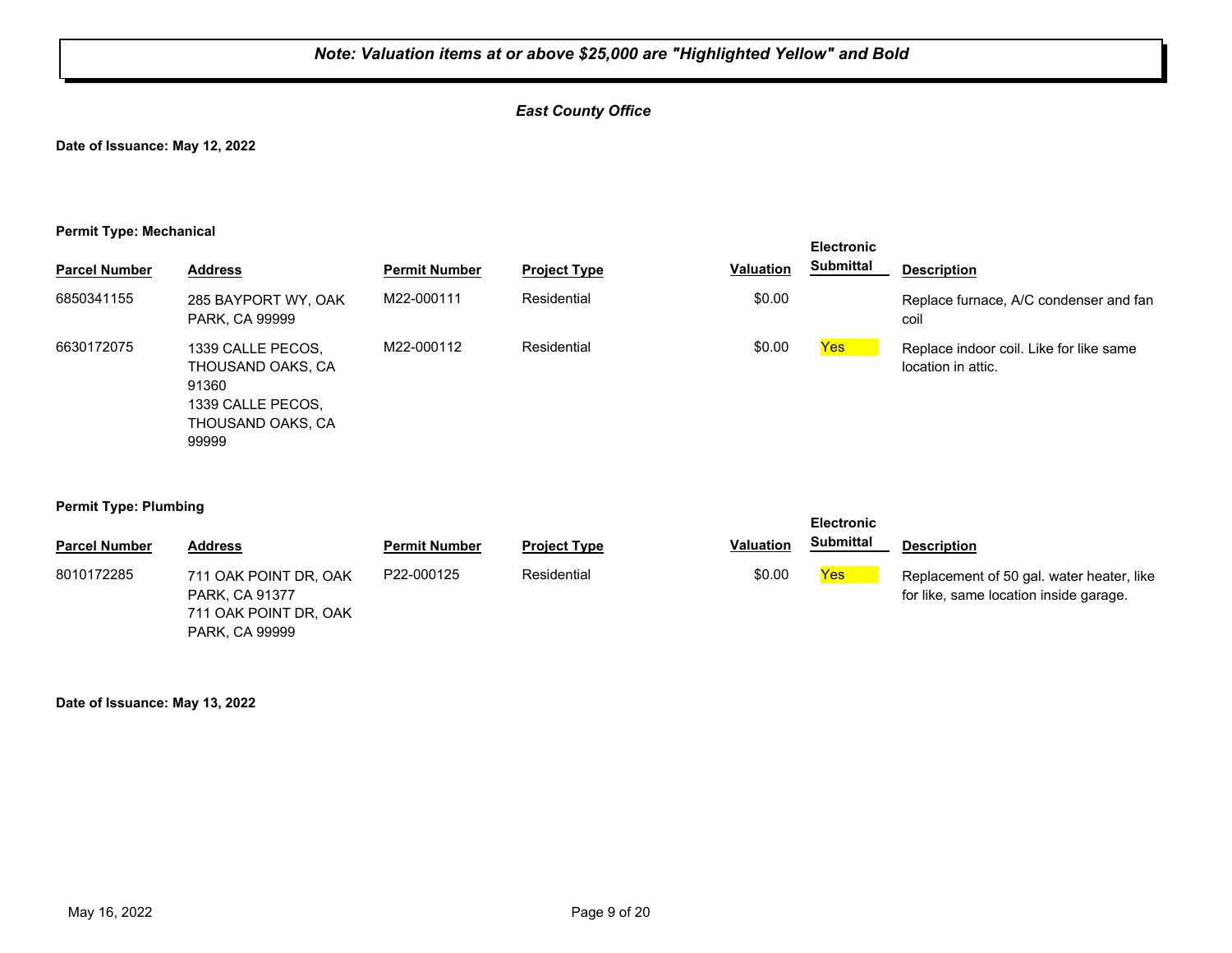## *East County Office*

**Date of Issuance: May 13, 2022**

**Permit Type: Building**

|                                |                                                                                                 |                      |                               |                  | <b>Electronic</b> |                                                                                                                                                                                                                                                                                                                       |
|--------------------------------|-------------------------------------------------------------------------------------------------|----------------------|-------------------------------|------------------|-------------------|-----------------------------------------------------------------------------------------------------------------------------------------------------------------------------------------------------------------------------------------------------------------------------------------------------------------------|
| <b>Parcel Number</b>           | <b>Address</b>                                                                                  | <b>Permit Number</b> | <b>Project Type</b>           | <b>Valuation</b> | <b>Submittal</b>  | <b>Description</b>                                                                                                                                                                                                                                                                                                    |
| 6580051115                     | 2605 W KELLY RD,<br>NEWBURY PARK, CA<br>91320<br>2605 W KELLY RD,<br>THOUSAND OAKS, CA<br>99999 | B22-000411           | Demo                          | \$0.00           |                   | Ref CV21-0344<br>Demo<br>Violation #1 Non permitted retaining walls<br>built into slope. Some walls have all failed<br>Violation #2 Non permitted approx. 200<br>SF sunroom placed on top of patio<br>cover/deck<br>Violation #3 Non permitted deck/<br>platforms over 30 " built at several<br>locations on property |
|                                |                                                                                                 |                      |                               |                  |                   | *Permit shall expire after 30 days of<br>issuance                                                                                                                                                                                                                                                                     |
| 6680321205                     | 3041 SHIRLEY DR,<br>THOUSAND OAKS, CA<br>99999                                                  | B22-000412           | <b>Residential Alteration</b> | \$3,740.00       |                   | re-roof 3200 sf tear off existing roof install<br>felt and shingles install flashings and<br>vents as needed                                                                                                                                                                                                          |
| <b>Permit Type: Electrical</b> |                                                                                                 |                      |                               |                  | <b>Electronic</b> |                                                                                                                                                                                                                                                                                                                       |
| <b>Parcel Number</b>           | <b>Address</b>                                                                                  | <b>Permit Number</b> | <b>Project Type</b>           | <b>Valuation</b> | <b>Submittal</b>  | <b>Description</b>                                                                                                                                                                                                                                                                                                    |
| 5020050150                     | 8577 HAPPY CAMP RD,<br>MOORPARK, CA 93021<br>8577 HAPPY CAMP RD.                                | E22-000425           | Residential                   | \$0.00           |                   | 8.64 ground mounted solar photo voltaic<br>system 24 panels                                                                                                                                                                                                                                                           |

MOORPARK, CA 99999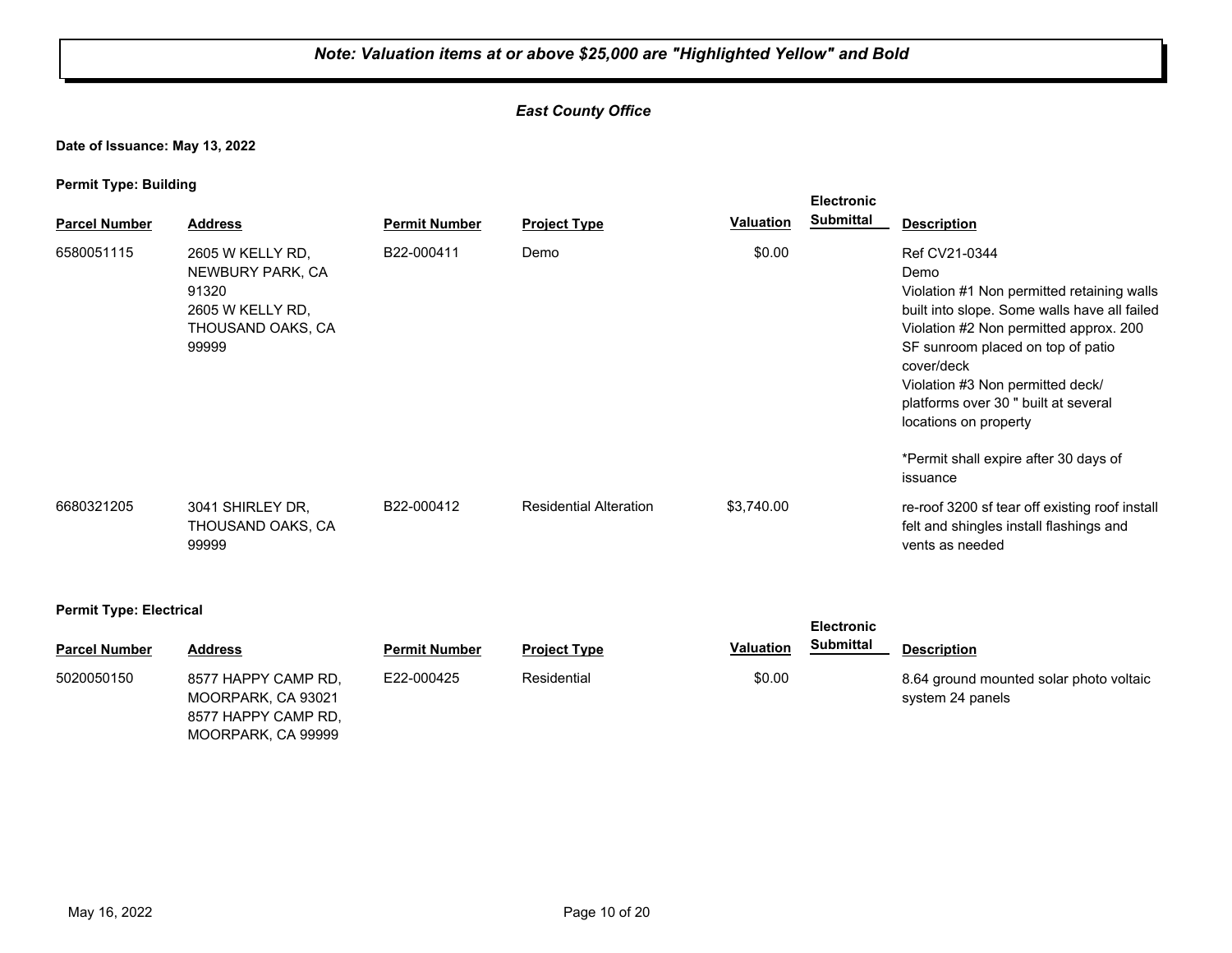## *East County Office*

**Date of Issuance: May 13, 2022**

**Permit Type: Mechanical**

|                      |                                                                                                         |                      |                     |                  | <b>Electronic</b> |                                                                                                        |
|----------------------|---------------------------------------------------------------------------------------------------------|----------------------|---------------------|------------------|-------------------|--------------------------------------------------------------------------------------------------------|
| <b>Parcel Number</b> | <b>Address</b>                                                                                          | <b>Permit Number</b> | <b>Project Type</b> | <b>Valuation</b> | <b>Submittal</b>  | <b>Description</b>                                                                                     |
| 6950230325           | 808 E CARLISLE RD,<br>THOUSAND OAKS, CA<br>99999<br>808 E CARLISLE RD.<br>WESTLAKE VILLAGE, CA<br>91361 | M22-000113           | Residential         | \$0.00           |                   | air handler 48,000 BTUs change out in<br>attic heat pump A/C 4-ton change out on<br>roof<br>8 ducts R6 |

**East County Office Valuation Subtotal: \$551,080.90**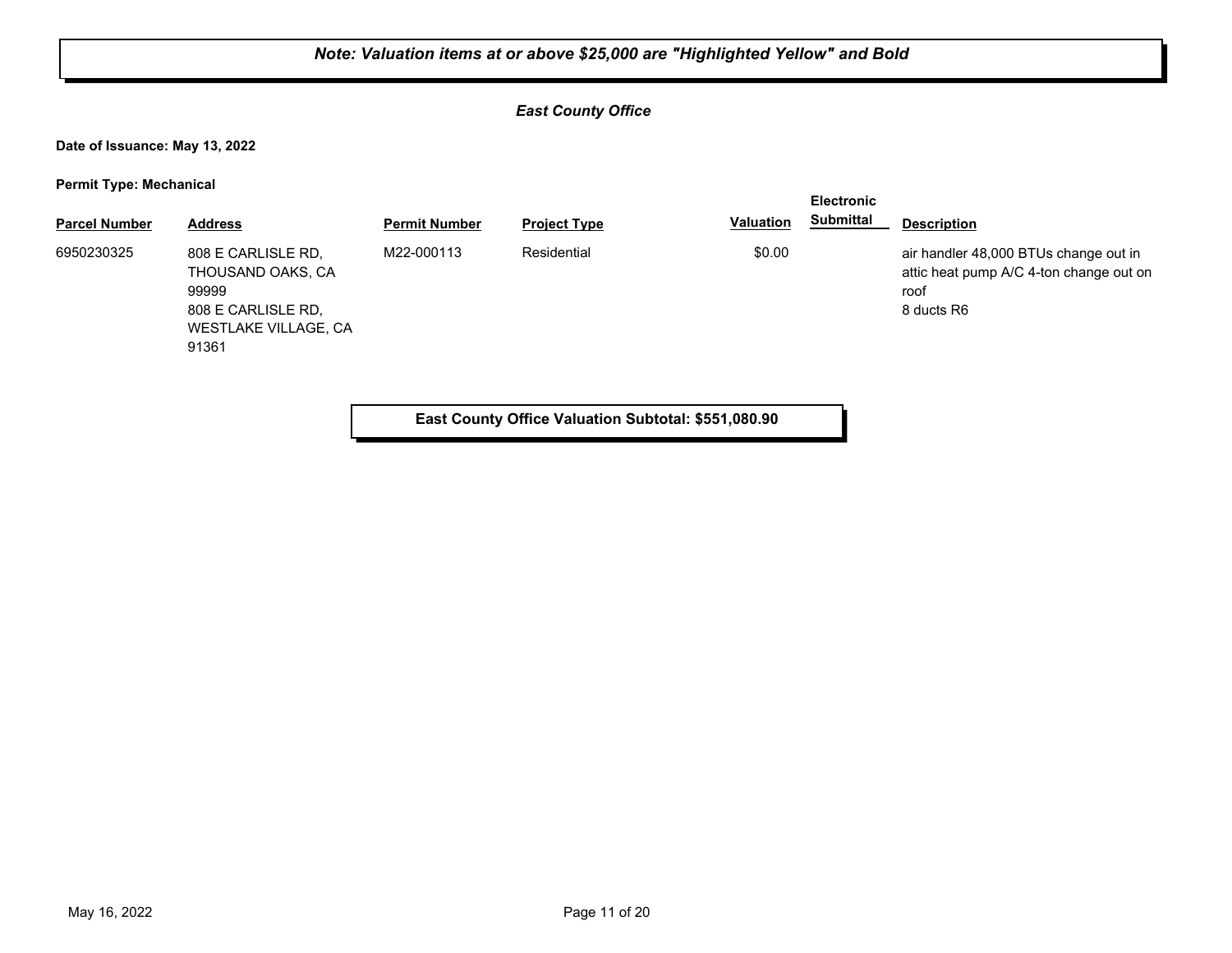## *West County Office*

**Date of Issuance: May 09, 2022**

**Permit Type: Building**

| . .                  |                                          |                      |                               |            | <b>Electronic</b> |                                                                                                |
|----------------------|------------------------------------------|----------------------|-------------------------------|------------|-------------------|------------------------------------------------------------------------------------------------|
| <b>Parcel Number</b> | <b>Address</b>                           | <b>Permit Number</b> | <b>Project Type</b>           | Valuation  | Submittal         | <b>Description</b>                                                                             |
| 0180071160           | 1015 S TICO RD, OJAI, CA<br>93023        | B22-000111           | Commercial                    | \$9,350.00 | <b>Yes</b>        | Remove and Reroof 5,500 sq. ft. of comp<br>shingles on Commercial Building                     |
| 0460205020           | 1610 BARDSDALE AV.<br>FILLMORE, CA 99999 | B22-000392           | <b>Residential Alteration</b> | \$5.440.00 |                   | remove existing roofing material and install<br>new asphalt shingles with 30lb felt 3200<br>sf |
| 2060322165           | 324 SANTA MONICA DR,<br>OXNARD, CA 99999 | B22-000394           | <b>Residential Alteration</b> | \$2,720,00 |                   | Reroof house, 1600 SF, remove existing<br>and apply comp shingles                              |

| <b>Parcel Number</b> | <b>Address</b>                                                             | <b>Permit Number</b>    | <b>Project Type</b> | <b>Valuation</b> | <b>Electronic</b><br><b>Submittal</b> | <b>Description</b>                                                                                                                                                                                                                                                                           |
|----------------------|----------------------------------------------------------------------------|-------------------------|---------------------|------------------|---------------------------------------|----------------------------------------------------------------------------------------------------------------------------------------------------------------------------------------------------------------------------------------------------------------------------------------------|
| 1500011755           | 109 SAN MIGUEL DR.<br>CAMARILLO, CA 93011                                  | C <sub>20</sub> -001204 | Residential         | \$128,289.60     | Yes                                   | Convert 1208 sq. ft. of existing garage into<br>ADU                                                                                                                                                                                                                                          |
| 0340104075           | 350 OLD GRADE RD.<br>OAK VIEW, CA 93022                                    | C21-001045              | Residential         | \$14,703.00      | <b>Yes</b>                            | new master bathroom with walk in closet<br>190sf, add (2) new closets total of 60<br>sf.to an existing 1,342 sf. residence.<br>Install a new tankless water heater, install<br>a new heat pump system with new ducts<br>in the subfloor area. Add a new front<br>porch, add a new side porch |
| 0110220295           | 861 OAK GROVE CT.<br>OJAI, CA 93023<br>859 OAK GROVE CT.<br>OJAI, CA 93023 | C21-001521              | Residential         | \$24,990.00      | <b>Yes</b>                            | convert existing legal pool house (700 sq<br>ft) to an ADU                                                                                                                                                                                                                                   |
| 0310113145           | 52 GRAPEVINE RD, OAK<br><b>VIEW, CA 93022</b>                              | C22-000059              | PoolSpa             | \$32,815.10      | <b>Yes</b>                            | Construct pool and spa,                                                                                                                                                                                                                                                                      |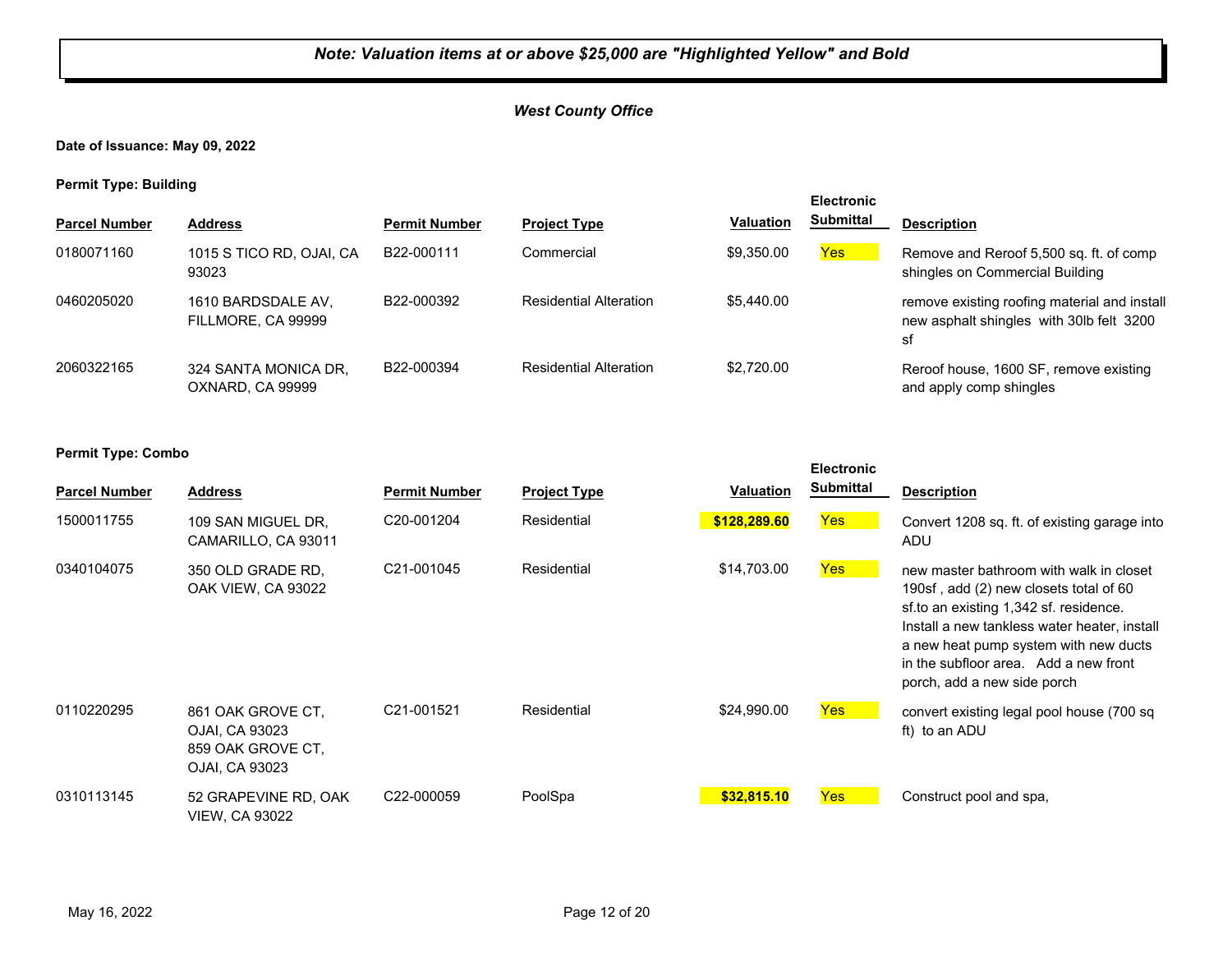## *West County Office*

**Date of Issuance: May 09, 2022**

**Permit Type: Electrical**

|                      |                                             |                      |                     |                  | <b>Electronic</b> |                                                                                                                   |
|----------------------|---------------------------------------------|----------------------|---------------------|------------------|-------------------|-------------------------------------------------------------------------------------------------------------------|
| <b>Parcel Number</b> | <b>Address</b>                              | <b>Permit Number</b> | <b>Project Type</b> | <b>Valuation</b> | Submittal         | <b>Description</b>                                                                                                |
| 2060315410           | 309 HIGHLAND DR.<br>OXNARD, CA 99999        | E22-000390           | Residential         | \$0.00           | <b>Yes</b>        | Installation or roof mounted PV system,<br>5.95 KW, 17 panels and upgrade<br>electrical service panel to 225 amps |
| 0290100505           | 4352 GRAND AV. OJAI.<br>CA 99999            | E22-000394           | Residential         | \$0.00           |                   | Main panel upgrade to 200amps in the<br>same location.                                                            |
| 2230030295           | 1384 PLEASANT VALLEY<br>"AG" RD. OXNARD. CA | E22-000396           | AG                  | \$0.00           |                   | Replace existing 600 AMP service to 100<br>AMPS to existing pump                                                  |

#### **Permit Type: Plumbing**

|                      |                                                                               |                      |                     |                  | ᆸច៴៶៲៴៲៲៲៴ |                                                                                                                                                                                                                                   |
|----------------------|-------------------------------------------------------------------------------|----------------------|---------------------|------------------|------------|-----------------------------------------------------------------------------------------------------------------------------------------------------------------------------------------------------------------------------------|
| <b>Parcel Number</b> | <b>Address</b>                                                                | <b>Permit Number</b> | <b>Project Type</b> | <b>Valuation</b> | Submittal  | <b>Description</b>                                                                                                                                                                                                                |
| 0110220295           | 861 OAK GROVE CT.<br>OJAI, CA 99999<br>5261 LARKSPUR DR.<br>VENTURA, CA 99999 | P22-000121           | Residential         | \$0.00           |            | reroute approximately 20 ft of 2" drain line<br>servicing kitchen sink & laundry replacing<br>cast iron drain lines under back to back<br>restrooms and replacing and replacing 25ft<br>of sewer line using trenchless technology |

**Electronic** 

**Date of Issuance: May 10, 2022**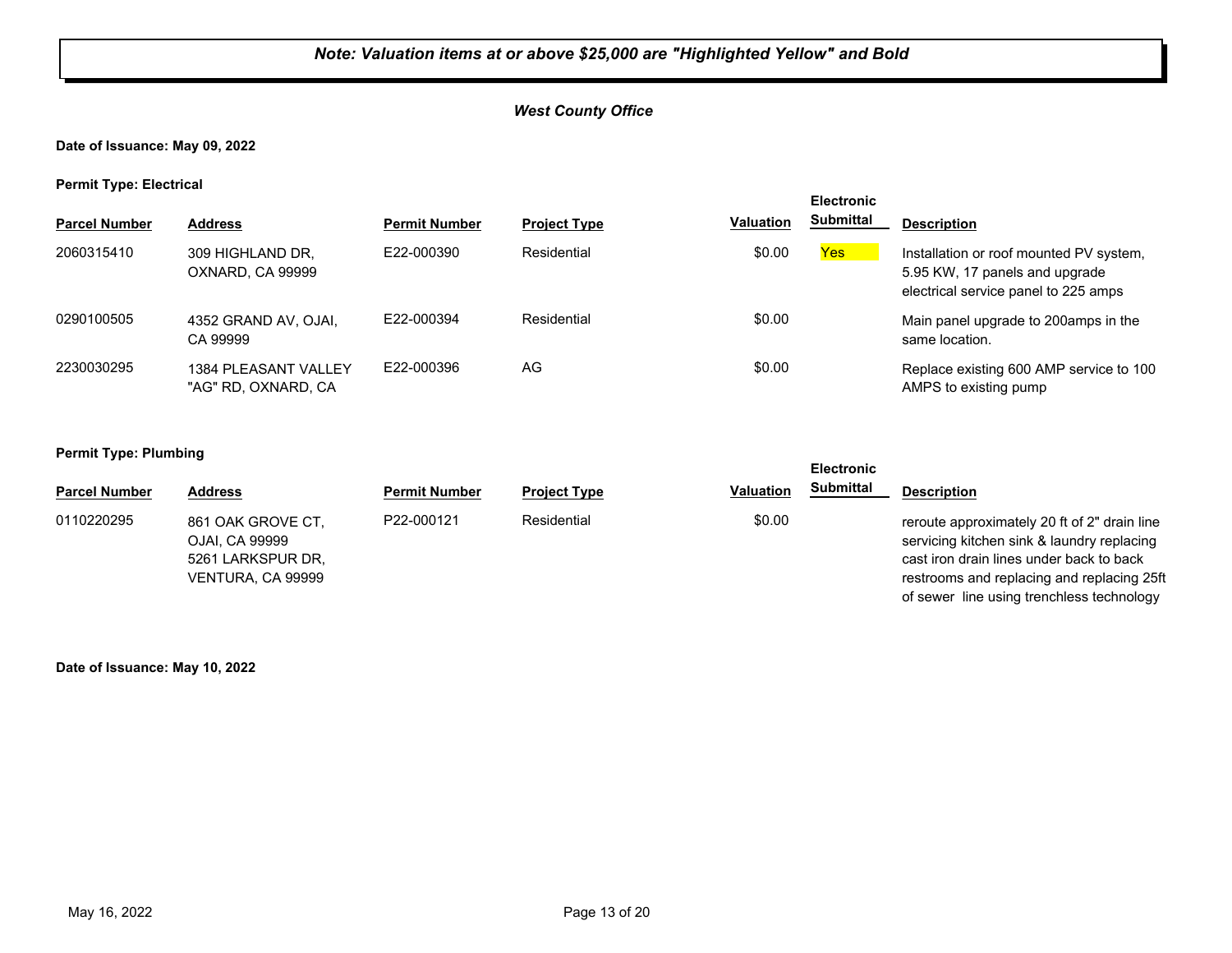## *West County Office*

**Date of Issuance: May 10, 2022**

**Permit Type: Building**

|                      |                                          |                      |                               |                  | <b>Electronic</b> |                                                                                                                                       |
|----------------------|------------------------------------------|----------------------|-------------------------------|------------------|-------------------|---------------------------------------------------------------------------------------------------------------------------------------|
| <b>Parcel Number</b> | <b>Address</b>                           | <b>Permit Number</b> | <b>Project Type</b>           | <b>Valuation</b> | <b>Submittal</b>  | <b>Description</b>                                                                                                                    |
| 1510011365           | 934 MISSION TR,<br>CAMARILLO, CA 93010   | B21-001005           | <b>Residential Alteration</b> | \$0.00           | <b>Yes</b>        | remove post in garage and replace with<br>appropriate support as specified in<br>engineering plans                                    |
| 2060315060           | 318 CAHUENGA DR.<br>OXNARD, CA 93035     | B22-000142           | <b>Residential Alteration</b> | \$4,509.60       |                   | replace (10) windows (1) sliding door<br>same size and location                                                                       |
| 1510091025           | 23 NATALIE WY.<br>CAMARILLO, CA 99999    | B22-000396           | <b>Residential Alteration</b> | \$8,370,00       |                   | Reroof 2700 SF composite shingles and<br>Install 2700 SF sheathing.                                                                   |
| 0630153020           | 4342 N VENTURA AV,<br>VENTURA, CA 99999  | B22-000397           | <b>Residential Alteration</b> | \$1,950.80       |                   | ATF- Replace 5 windows (42SF) 1<br>exterior door, bathroom remodel to include<br>change out of shower tub. (no structural<br>changes) |
|                      |                                          |                      |                               |                  |                   | Ref. CV20-0257                                                                                                                        |
| 0190030030           | 1071 RANCHO DR, OJAI,<br>CA 99999        | B22-000398           | Demo                          | \$0.00           |                   | Demolition of existing 5840 sq ft dwelling<br>and 335 sq storage structure                                                            |
| 1090330080           | 4695 N CLUBHOUSE DR.<br>OXNARD, CA 99999 | B22-000400           | <b>Residential Alteration</b> | \$3,564.00       |                   | Insulation change out R38 for 1,980SF.                                                                                                |
| 2060155035           | 116 SAN FERNANDO AV,<br>OXNARD, CA 99999 | B22-000401           | <b>Residential Alteration</b> | \$2,040.00       |                   | Reroof over existing single layer of comp<br>shingles, 1,200 sq. ft.                                                                  |

|                      |                                           |                      | <b>Electronic</b>   |           |           |                                                                                         |
|----------------------|-------------------------------------------|----------------------|---------------------|-----------|-----------|-----------------------------------------------------------------------------------------|
| <b>Parcel Number</b> | Address                                   | <b>Permit Number</b> | <b>Project Type</b> | Valuation | Submittal | <b>Description</b>                                                                      |
| 1080140045           | 6868 COYOTE CANYON<br>RD, SOMIS, CA 93066 | C21-001466           | Residential         | \$851.20  | Yes       | Construct 4 pilasters total of 64 sq. ft. for<br>new driveway gate, electrical for gate |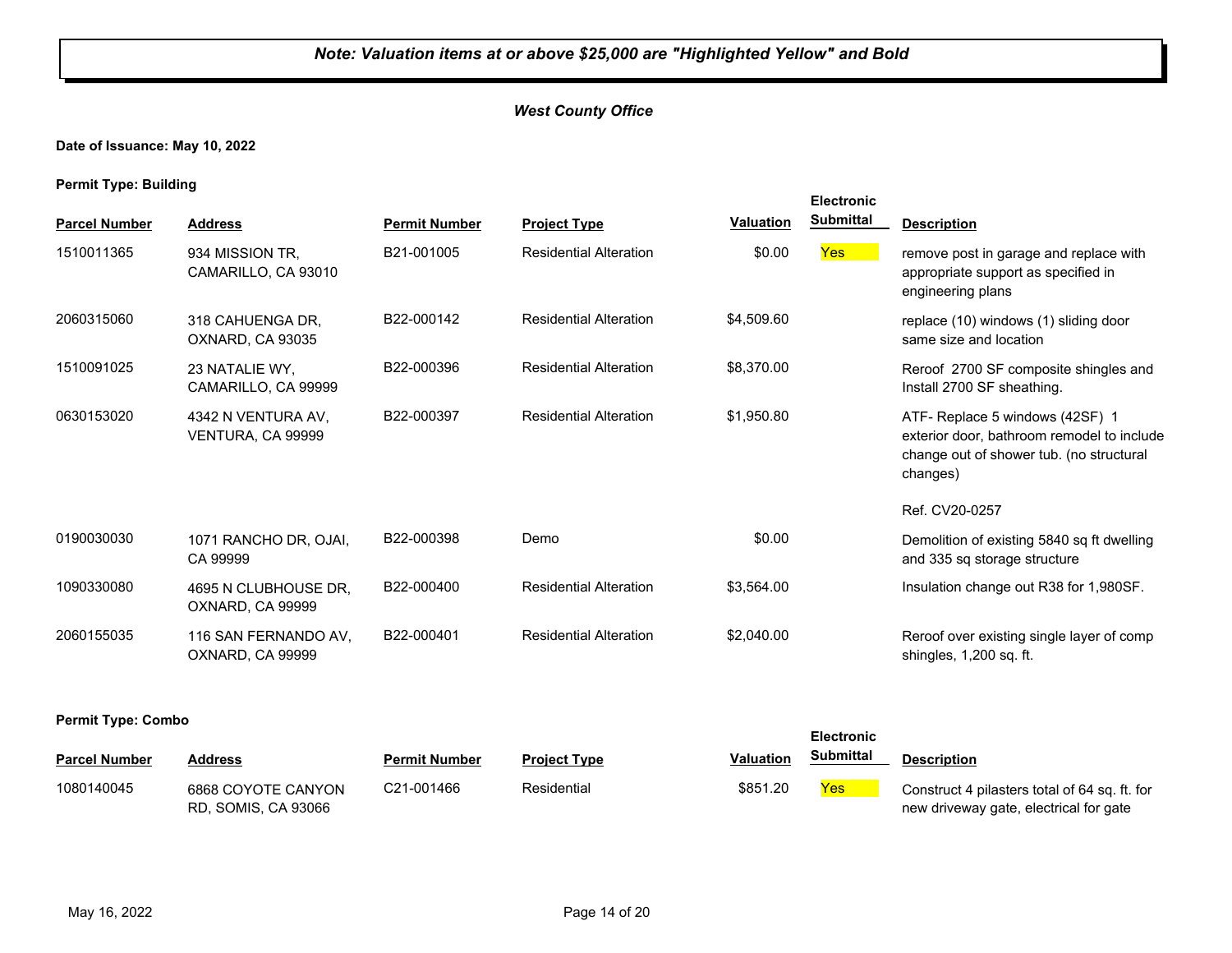## *West County Office*

**Date of Issuance: May 10, 2022**

**Permit Type: Electrical**

| <b>Parcel Number</b> | <b>Address</b>                                                                             | <b>Permit Number</b> | <b>Project Type</b> | <b>Valuation</b> | <b>Electronic</b><br><b>Submittal</b> | <b>Description</b>                                                                                                                                                                     |
|----------------------|--------------------------------------------------------------------------------------------|----------------------|---------------------|------------------|---------------------------------------|----------------------------------------------------------------------------------------------------------------------------------------------------------------------------------------|
| 1090330090           | 4743 W CLUBHOUSE DR.<br>OXNARD, CA 99999<br>4743 W CLUBHOUSE DR.<br><b>SOMIS, CA 93066</b> | E22-000388           | Residential         | \$0.00           | Yes                                   | Roof mounted PV System, 8.40 kW                                                                                                                                                        |
| 1560180485           | 2789 SOMIS RD, SOMIS.<br>CA                                                                | E22-000393           | Residential         | \$0.00           |                                       | 200 OH Temp Power poles (2) 50 KVA<br>Transformer, 200 AMP sub Panel and (12)<br>100 AMP Drops                                                                                         |
| 1090242025           | 1656 RIENTE ST.<br>CAMARILLO, CA 99999                                                     | E22-000405           | Residential         | \$0.00           | Yes                                   | 28-roof mounted photovoltaic solar panels<br>to replace existing roof mount solar<br>panels. new array is less area than old<br>array.7.83 dc kw, upgrade service panel to<br>200 amps |

#### **Permit Type: Mechanical**

|                      |                                                                                |                      |                     |           | <b>Electronic</b>                                         |
|----------------------|--------------------------------------------------------------------------------|----------------------|---------------------|-----------|-----------------------------------------------------------|
| <b>Parcel Number</b> | <b>Address</b>                                                                 | <b>Permit Number</b> | <b>Project Type</b> | Valuation | <b>Submittal</b><br><b>Description</b>                    |
| 0100201090           | 1404 N FOOTHILL RD,<br>OJAI, CA 99999                                          | M22-000104           | Residential         | \$0.00    | Replace furnace, fan coil and heat pump,<br>same location |
| 0320250265           | 848 WOODLAND AV 26.<br>OJAI, CA 93023<br>848 WOODLAND AV 26.<br>OJAI, CA 99999 | M22-000109           | Residential         | \$0.00    | Furnace change out 45,000BTUS in closet<br>back patio.    |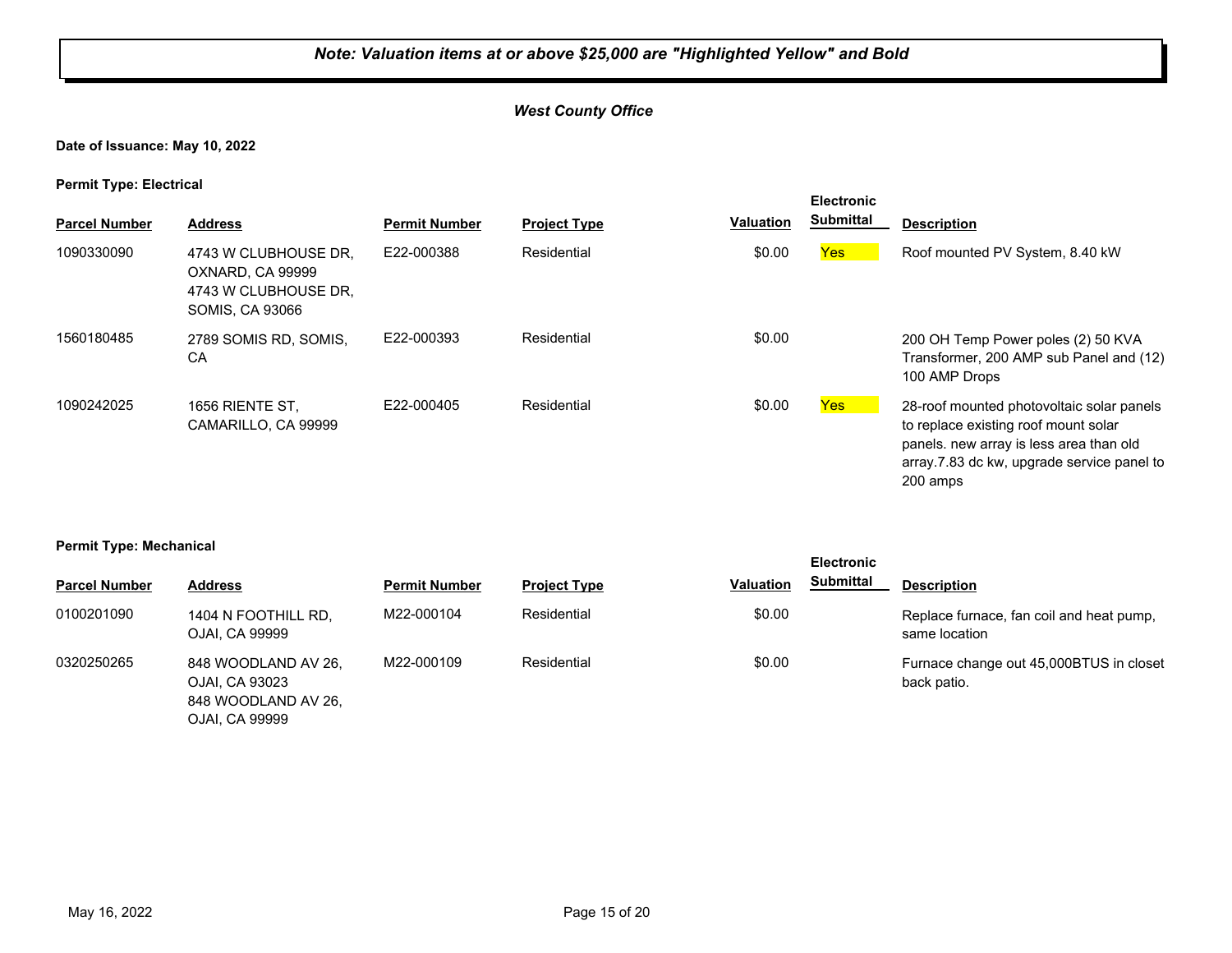|                                |                                       |                      | Note: Valuation items at or above \$25,000 are "Highlighted Yellow" and Bold |                  |                                |                                                                                                                                                               |
|--------------------------------|---------------------------------------|----------------------|------------------------------------------------------------------------------|------------------|--------------------------------|---------------------------------------------------------------------------------------------------------------------------------------------------------------|
|                                |                                       |                      | <b>West County Office</b>                                                    |                  |                                |                                                                                                                                                               |
| Date of Issuance: May 10, 2022 |                                       |                      |                                                                              |                  |                                |                                                                                                                                                               |
| <b>Permit Type: Plumbing</b>   |                                       |                      |                                                                              |                  | <b>Electronic</b>              |                                                                                                                                                               |
| <b>Parcel Number</b>           | <b>Address</b>                        | <b>Permit Number</b> | <b>Project Type</b>                                                          | <b>Valuation</b> | <b>Submittal</b>               | <b>Description</b>                                                                                                                                            |
| 1450041010                     | 711 CORSICANA DR,<br>OXNARD, CA 99999 | P22-000123           | Residential                                                                  | \$0.00           |                                | re-drain 1 bathroom on residence with<br>raised foundation                                                                                                    |
| Date of Issuance: May 11, 2022 |                                       |                      |                                                                              |                  |                                |                                                                                                                                                               |
| <b>Permit Type: Combo</b>      |                                       |                      |                                                                              |                  | <b>Electronic</b>              |                                                                                                                                                               |
| <b>Parcel Number</b>           | <b>Address</b>                        | <b>Permit Number</b> | <b>Project Type</b>                                                          | Valuation        | <b>Submittal</b>               | <b>Description</b>                                                                                                                                            |
| 1510130015                     | 210 MESA DR,<br>CAMARILLO, CA 93010   | C21-000770           | Residential                                                                  | \$33,705.00      | Yes                            | Construction of 1575 Sq. ft. steel<br>pre-manufactured garage                                                                                                 |
| 0310171410                     | 133 SUNSET ST, OJAI,<br>CA 99999      | C22-000506           | Residential                                                                  | \$0.00           | Yes                            | Installation of thermal poor heating system                                                                                                                   |
| <b>Permit Type: Electrical</b> |                                       |                      |                                                                              |                  |                                |                                                                                                                                                               |
| <b>Parcel Number</b>           | <b>Address</b>                        | <b>Permit Number</b> | <b>Project Type</b>                                                          | Valuation        | Electronic<br><b>Submittal</b> | <b>Description</b>                                                                                                                                            |
| 1580122075                     | 91 ESTABAN DR,<br>CAMARILLO, CA 93010 | E22-000018           | Residential                                                                  | \$0.00           | Yes                            | Installing 30kW Kohler emergency<br>standby generator being fueled by (2) 120<br>gallon LPG tanks. Installing (1) 400amp<br>Kohler automatic transfer switch. |

Ъ

Г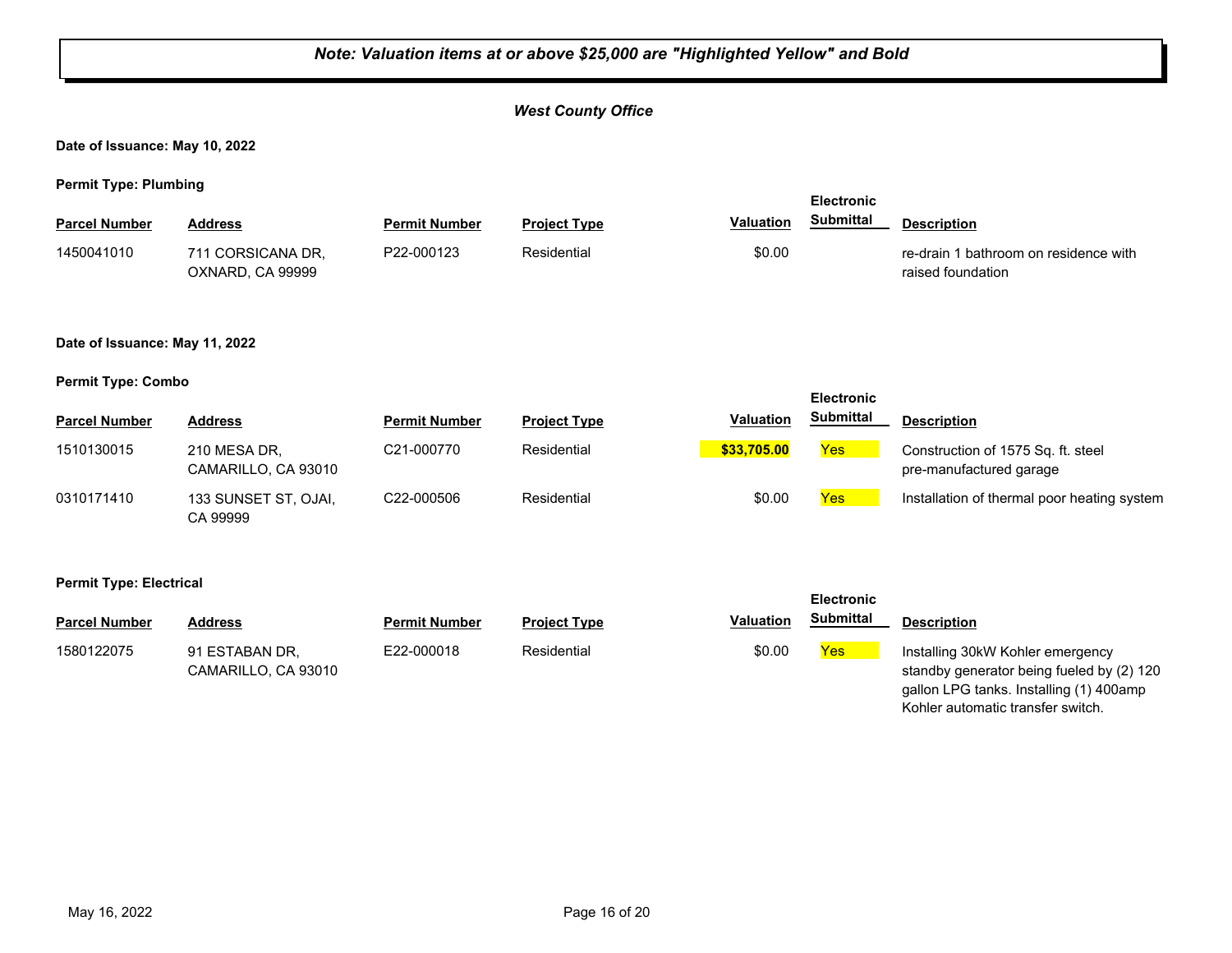### *Note: Valuation items at or above \$25,000 are "Highlighted Yellow" and Bold West County Office* **Date of Issuance: May 11, 2022 Permit Type: Plumbing Parcel Number Address <b>Permit Number Project Type Valuation Submittal Description Electronic Submittal** 160 OJAI DR, OJAI, CA 99999 0310183020 160 OJAI DR, OJAI, CA P22-000124 Residential \$0.00 Installation of liner on 4" clay drain **Date of Issuance: May 12, 2022 Permit Type: Combo Parcel Number Address Permit Number Project Type Valuation Description Electronic Submittal** 0140060435 3277 HERMITAGE RD, C21-000998 Residential <mark> \$28,700.00</mark> <mark>Yes</mark> VENTURA COUNTY, CA 99999 C21-000998 Residential **\$28,700.00** installation of 38kW Kohler emergency standby generator with new 400 AMP Kohler automatic transfer switch fuled by existing 499 gallon LPG tank **Permit Type: Electrical Parcel Number Address <b>Permit Number Project Type Valuation Submittal Description Electronic Submittal** 0400030055 11927 KOENIGSTEIN RD, E22-000267 Residential \$0.00 <mark>Yes</mark> SANTA PAULA, CA 93060 E22-000267 Residential **Residential** \$0.00 **Yes** Installation of 2-Tesla Powerwall BESS (27 kWh) to existing solar PV system. Batteries will backup existing 200A panelboard. 1520061345 16 VIENTOS RD, E22-000412 Residential \$0.00 <mark>Yes</mark> CAMARILLO, CA 99999 E22-000412 Residential **Residential** \$0.00 **Yes** Installation of roof mounted solar photovoltaic system, 4.00 kW.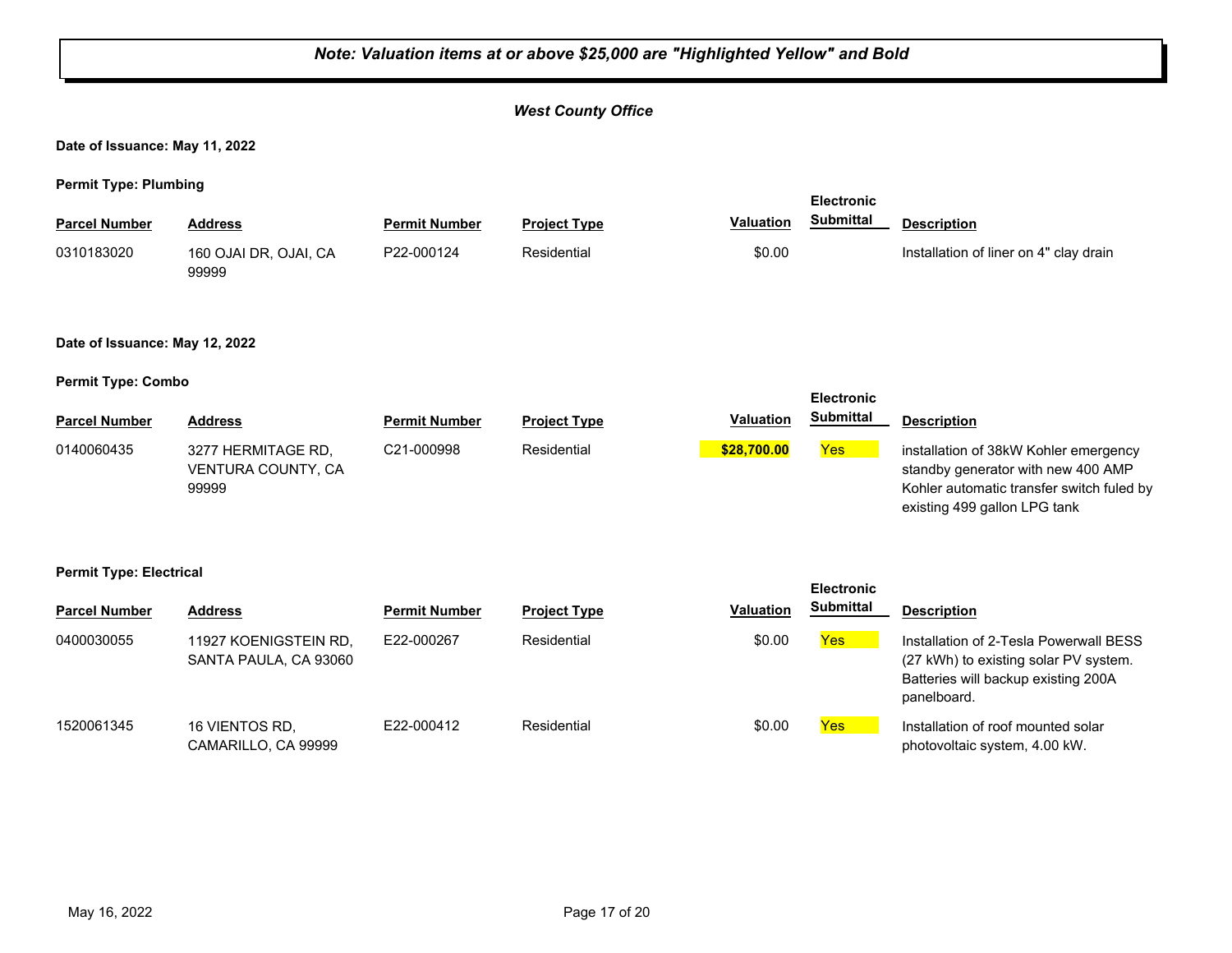## *Note: Valuation items at or above \$25,000 are "Highlighted Yellow" and Bold West County Office* **Date of Issuance: May 12, 2022 Permit Type: Mechanical Parcel Number Address <b>Permit Number Project Type Valuation Submittal** Description **Electronic Submittal** 2060141050 124 EAGLE ROCK AV, M22-000110 Residential \$0.00 <mark>Yes</mark> OXNARD, CA 93035 124 EAGLE ROCK AV, OXNARD, CA 99999 M22-000110 Residential **Example 10.00 Pes** Install new HVAC system and heat pump on deck. Replace 3 ductless fan coils. **Date of Issuance: May 13, 2022 Permit Type: Building Parcel Number Address <b>Permit Number Project Type Valuation Submittal** Description **Electronic Submittal** 65 BALDWIN RD, OJAI, CA 99999 B22-000410 Change of Occupancy \$0.00 Certificate of Occupancy - 750 sq. ft. for vintage trailer repair, restore and sale Business Name: Matilija Vintage Trailers 0180200105 **Permit Type: Combo Parcel Number Address <b>Permit Number Project Type Valuation Submittal** Description **Electronic Submittal** 4900 CASITAS PASS RD, RINCON, CA 99999 C22-000525 Agricultural **\$0.00** Some and the service fir an electrical service fir an agricultural well pump 0080190295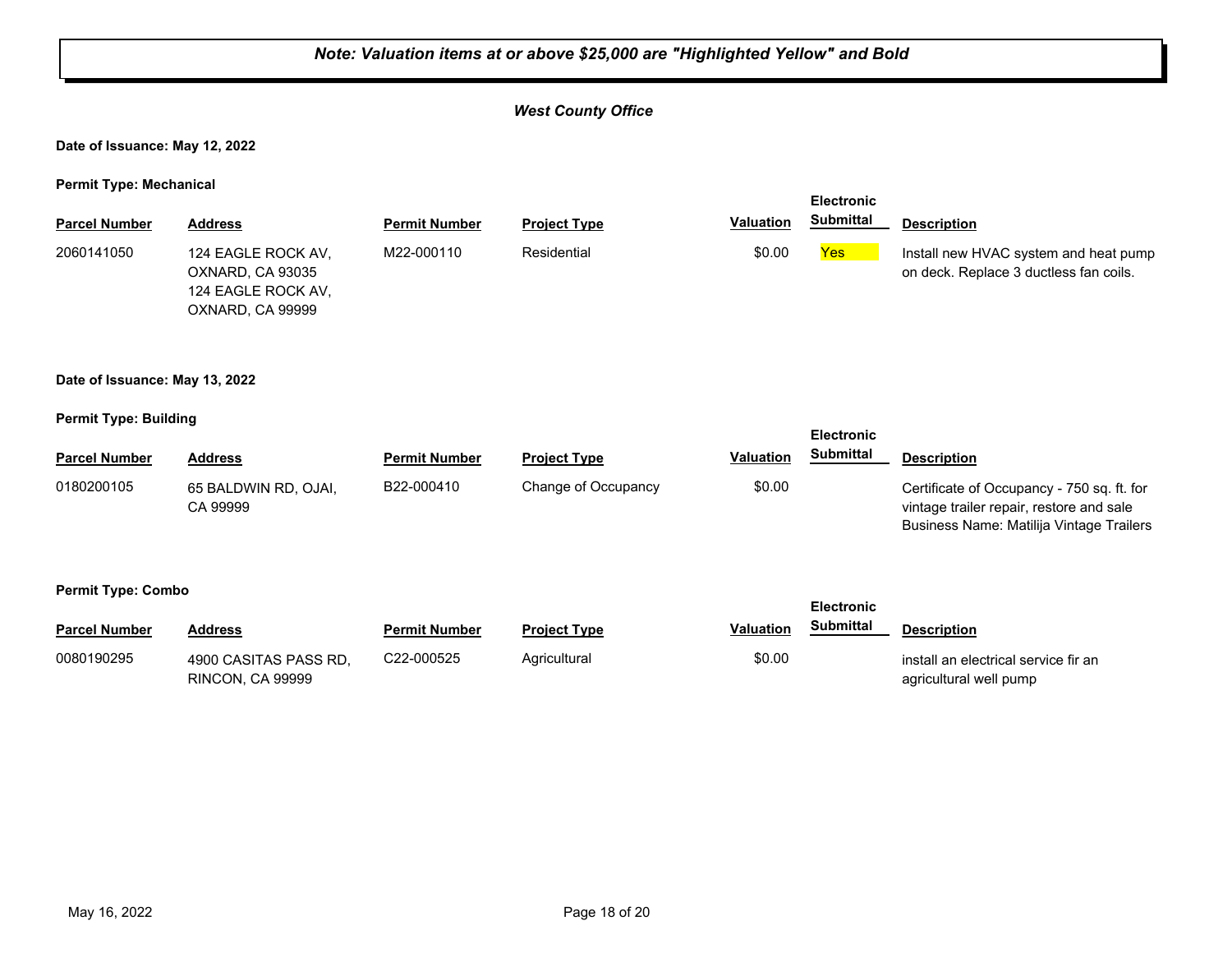| Note: Valuation items at or above \$25,000 are "Highlighted Yellow" and Bold |                                        |                      |                                                     |                  |                   |                                                                           |  |
|------------------------------------------------------------------------------|----------------------------------------|----------------------|-----------------------------------------------------|------------------|-------------------|---------------------------------------------------------------------------|--|
|                                                                              |                                        |                      | <b>West County Office</b>                           |                  |                   |                                                                           |  |
| Date of Issuance: May 13, 2022                                               |                                        |                      |                                                     |                  |                   |                                                                           |  |
| <b>Permit Type: Electrical</b>                                               |                                        |                      |                                                     |                  | <b>Electronic</b> |                                                                           |  |
| <b>Parcel Number</b>                                                         | <b>Address</b>                         | <b>Permit Number</b> | <b>Project Type</b>                                 | <b>Valuation</b> | <b>Submittal</b>  | <b>Description</b>                                                        |  |
| 2060141050                                                                   | 124 EAGLE ROCK AV.<br>OXNARD, CA 99999 | E22-000426           | Residential                                         | \$0.00           |                   | Replace existing 100 AMP panel to 200<br>AMP panel, and 2 circuit for A/C |  |
|                                                                              |                                        |                      | West County Office Valuation Subtotal: \$301,998.30 |                  |                   |                                                                           |  |
| Total Unincorporated Weekly Valuation: \$853,079.20                          |                                        |                      |                                                     |                  |                   |                                                                           |  |